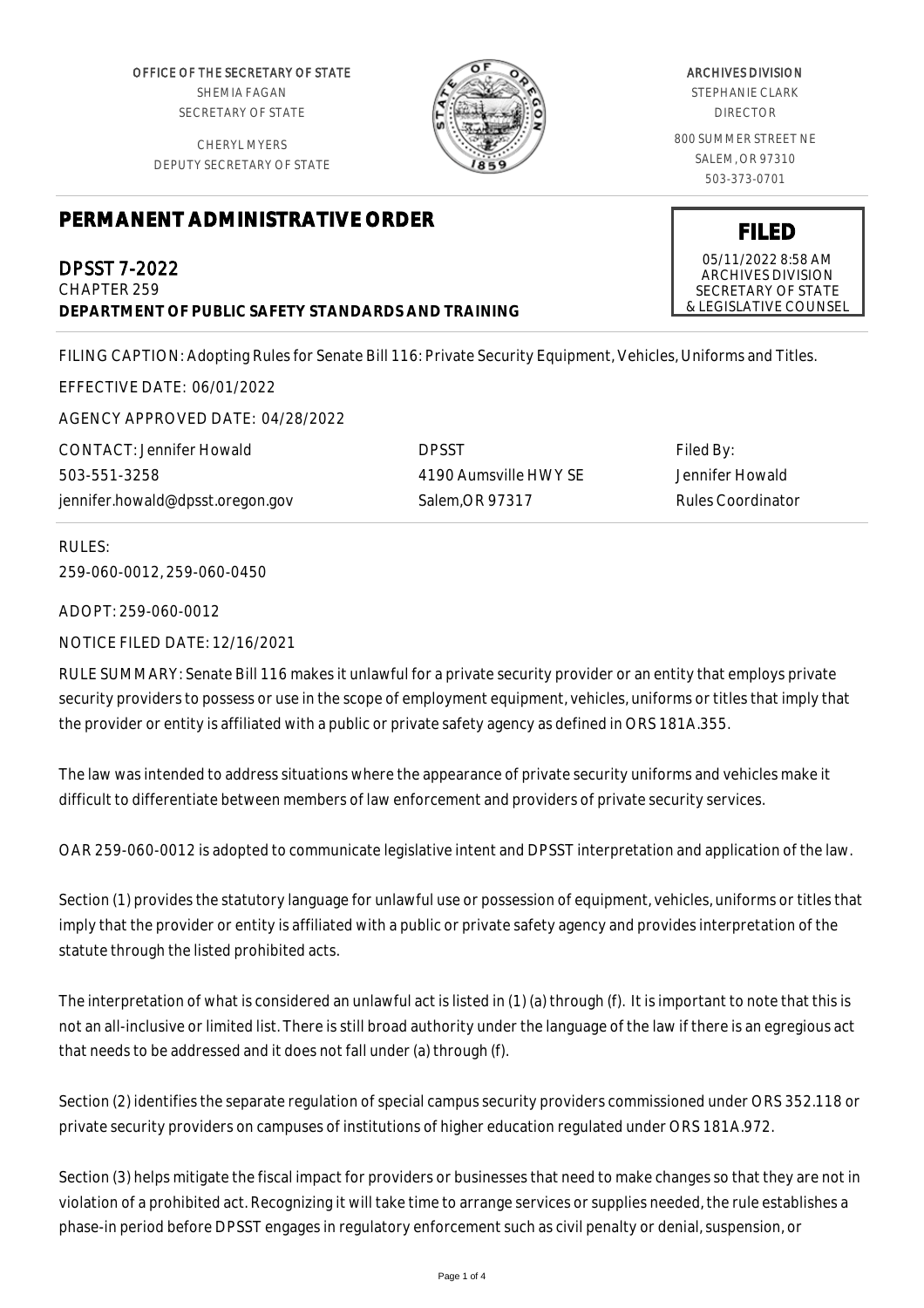revocation. This provision only applies to providers or businesses operating before June 1, 2022, which is the effective date of the rule.

Sections (4), (5), and (6) provide language used regularly in the private security rules to link violations to DPSST enforcement authority and actions.

CHANGES TO RULE:

### 259-060-0012

Private Security Equipment, Vehicles, Uniforms and Titles

(1) It is unlawful for a private security provider or an entity that employs private security providers to possess or use in the scope of employment equipment, vehicles, uniforms or titles that imply that the provider or entity is affiliated with a public or private safety agency as defined in ORS 181A.355. This includes, but may not be limited to, the following prohibited acts:¶

(a) Titles used to identify a private security provider may not be a title commonly used by public or private safety agencies to identify a law enforcement officer, including, but not limited to, "officer," "police officer," "peace officer," "law enforcement officer," "agent," "deputy," "trooper," or "detective." This does not apply to the use of "security officer" or the use of rank structure titles such as "sergeant," "lieutenant," or "chief."¶

(b) Vehicles, uniforms, and the badges, patches, name tags, or other identifying labels permanently or temporarily affixed to a uniform or used for identification may not display a prohibited title as defined in subsection (a) above. ¶

(c) Uniforms may not resemble a law enforcement uniform in style or color unless the uniform prominently displays the word "security." "Security" may be used in combination with other private security terms such as, but not limited to, "private security," "security officer," or "security guard."¶

(d) Vehicles may not resemble a law enforcement vehicle in style or color unless the vehicle prominently displays the word "security" on the front, rear, and sides of the vehicle. "Security" may be used in combination with other private security terms such as, but not limited to, "private security," "security officer," or "security guard."¶ (e) Vehicles may not be equipped with red and blue light bars.¶

(f) Vehicles may not be equipped with bumpers capable of ramming another vehicle to cause a stall or cages unless there is a demonstrated business need and the private security entity has a written policy or procedure addressing the use of the equipment. T

(2) This rule does not apply to special campus security providers commissioned under ORS 352.118 or private security providers on campuses of institutions of higher education regulated under ORS 181A.972.¶

(3) Private security providers and entities that employ private security providers operating prior to June 1, 2022, must be in compliance with section (1) of this rule before July 1, 2023.¶

(4) These provisions apply to any business, employer or entity that provides private security services within this state, regardless of whether the business, employer or entity is located in or out of this state.¶

(5) A violation of a prohibited act outlined in section (1) of this rule may result in issuance of a civil penalty under OAR 259-060-0450. ¶

(6) A violation of a prohibited act outlined in section (1) of this rule may result in denial, suspension, refusal to renew or revocation of private security provider certification or licensure under OAR 259-060-0300, OAR 259- 060-0310 and OAR 259-060-0320.

Statutory/Other Authority: ORS 181A.870, ORS 181A.893

Statutes/Other Implemented: ORS 181A.870, ORS 181A.893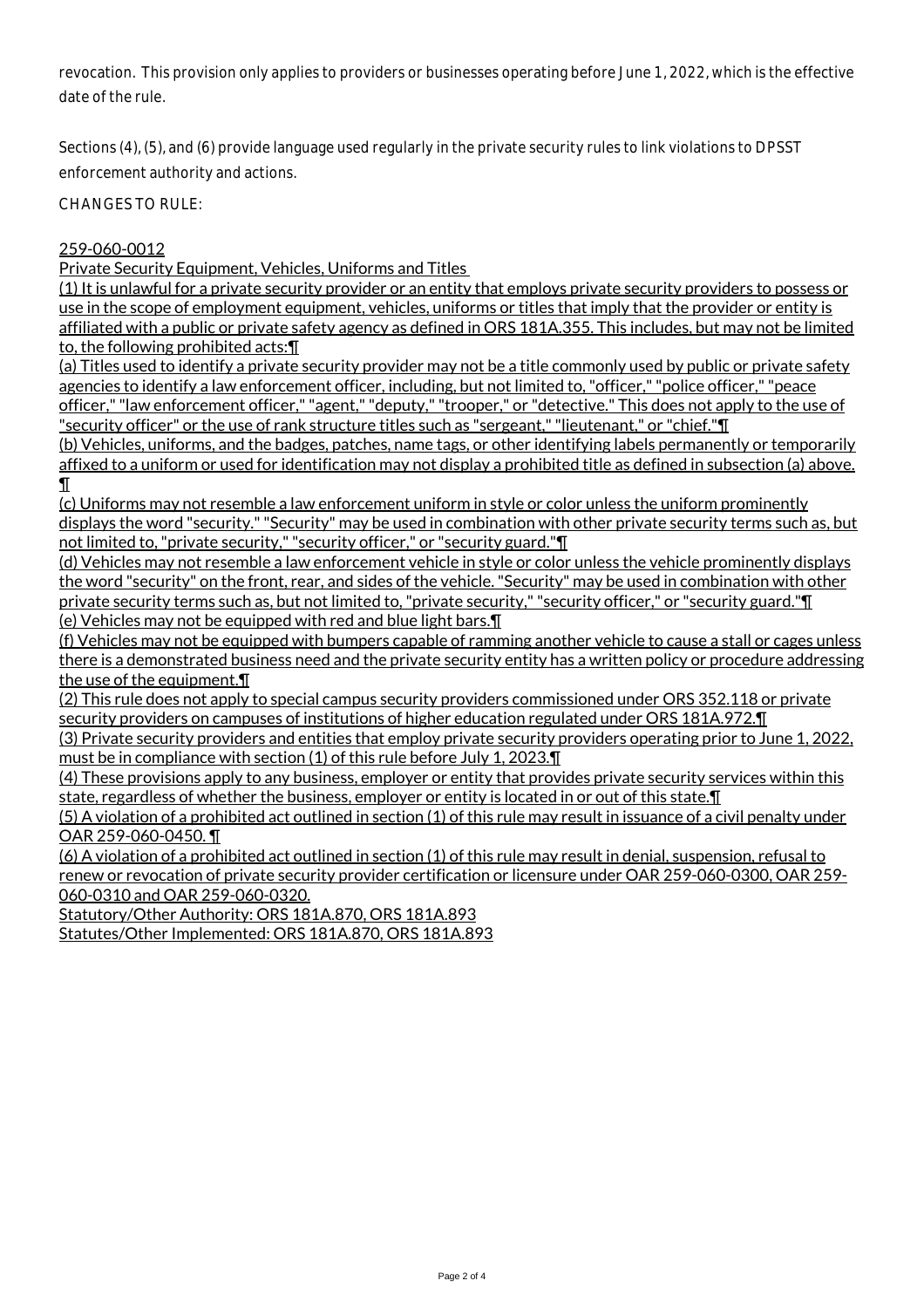### AMEND: 259-060-0450

#### NOTICE FILED DATE: 12/16/2021

RULE SUMMARY: This rule change amends OAR 259-060-0450 to include possessing or using prohibited equipment, vehicles, uniforms, or titles as a specifically identified violation of the Act and the private security rules that may result in a civil penalty. Prohibited equipment, vehicles, uniforms, or titles are defined by the adoption of OAR 259-060-0012.

CHANGES TO RULE:

259-060-0450 Compliance ¶

(1) The Department may cause administrative proceedings or court action to be initiated to enforce compliance with the Act and these rules.¶

(2) Violations. The Department may find violation and recommend assessment of civil penalties upon finding that a private security provider, individual, or employer has previously engaged in or is currently engaging in any of the following acts:¶

(a) Providing private security services without a valid certification, license or temporary work permit;¶ (b) Failure to submit properly completed forms or documentation in a time frame as designated by the Department;¶

(c) The falsification of any documents submitted to the Department;¶

(d) Failure to cease providing private security services upon expiration of certification or licensure, notice of termination, suspension, denial or revocation;¶

(e) Failure to complete required training as prescribed in OAR 259-060-0060;¶

(f) Failure to report criminal charges as required in ORS 181A.885;¶

(g) Failure of a private security instructor to perform the duties of a certified instructor as defined in OAR 259- 060-0136;¶

(h) Failure to terminate employment as a private security provider of an individual whose application has been terminated, or whose certification or licensure has been suspended, denied or revoked, upon notice from the Department to do so;¶

(i) Employing private security providers who have not completed the training and application process required under the Act and these rules;¶

(j) Failure to employ a licensed executive manager;¶

(k) Failure to provide technological communication or visibility of a certified security professional to crowd management or guest services staff;¶

(l) Failure to provide documentation of one certified security professional to ten crowd management or guest services staff;¶

(m) Expecting crowd management or guest services staff to perform security services duties other than the duties incidental to crowd management or guest services;¶

(n) Using a name that implies that the employer's business or entity is, or is affiliated with, an existing law enforcement unit or public safety agency as defined in ORS 181A.355, the organized militia as described in ORS 396.105, the Armed Forces of the United States, a federal law enforcement agency or a federal intelligence agency. Employers operating under a name prior to July 1, 2016 are exempt from this restriction for as long as the business or entity is owned by the same person;¶

(o) Possessing or using in the scope of employment prohibited equipment, vehicles, uniforms or titles as defined in OAR 259-060-0012; or¶

(op) Any other violation of requirements of the Act or these rules.¶

(3) The Department may issue a Demand to Examine Books and Records (DEBR) to obtain any record or document related to compliance.¶

(a) The Department may cause inspection or audits of the records of any private security provider or employer. Records inspected may include any document relating to the requirements of the Act and these rules.¶

(b) Failure to cooperate or respond to any investigative inquiries or DEBR may result in issuance of a civil penalty as described in this rule and the revocation or denial of certification or licensure as described in OAR 259-060- 0300, OAR 259-060-0310 and OAR 259-060-0320.¶

(4) Complaints and Allegations of Violations.¶

(a) All complaints or allegations of violations must be submitted on a Department-approved complaint form before an investigation can be initiated, unless the Department grants an exception. The Department may consider additional credible sources of information to determine non-compliance.¶

(b) A preliminary administrative review of the complaint or allegation will be conducted by the Department to